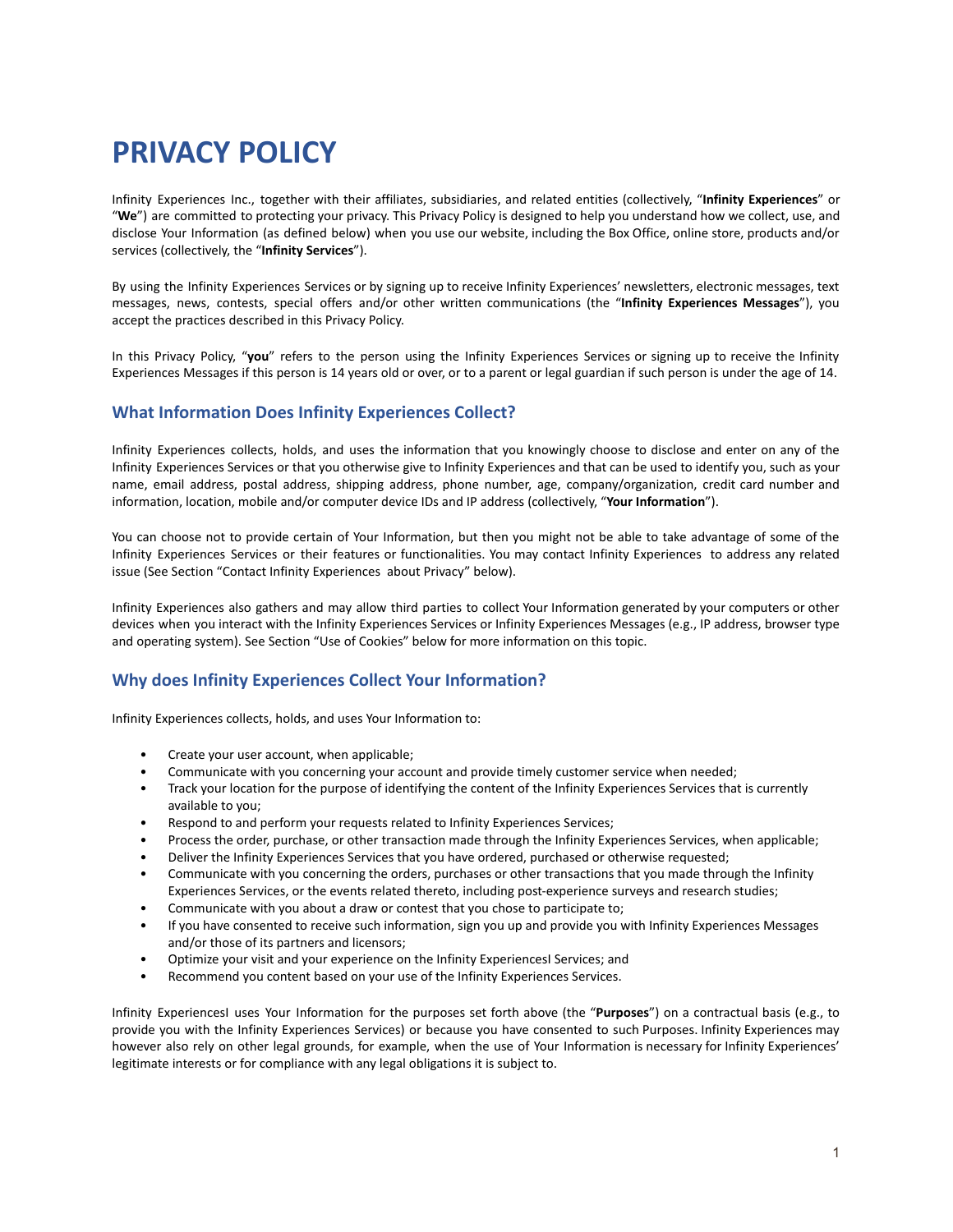## **When and How does Infinity Experiences Share Your Information with Third Parties?**

Infinity ExperiencesI does not rent or sell any of Your Information to third parties and will not share it with third parties without your consent, except as set forth in this Privacy Policy or as necessary under applicable law.

Infinity Experiences may disclose Your Information to its partners, licensors, and joint ventures to the extent such disclosure is required for the Purposes. For example, Infinity Experiences may share Your Information such as your name and email address with the promoter of the event to which you bought tickets to, and such promoter may contact you in relation to such event.

Infinity Experiences may use third parties to facilitate its business, such as online e-commerce platforms (e.g., Ticketure, Shopify), payment processors, hosting service providers, contractors providing research and survey services, contractors providing customer support services, contractors sending out Infinity Experiences Messages and other messages, including text messages, concerning the orders, purchases, or other transactions that you made through the Infinity Experiences Services or the events related thereto (e.g., MailerLight). Such third parties may have access to Your Information collected by Infinity Experiences for a limited period of time in connection with these business activities, but Infinity Experiences implements reasonable contractual and technical protections in order for these third parties to keep Your Information strictly confidential. Please note that these third parties may be in other countries than Canada or your country of residence where the privacy laws can differ.

Infinity Experiences may also disclose Your Information if required to do so by law or in the good faith belief that such action is necessary to: (a) conform with the law; (b) comply with the order of a competent judicial authority in any jurisdiction; (c) comply with legal process served on Infinity Experiences; (d) protect and defend the rights or property of Infinity Experiences; (e) enforce or verify your compliance with any part of the agreements that you enter into with Infinity Experiences, if any; (f) prevent fraud or other illegal activity perpetrated through the Infinity Experiences Services; or (g) act in urgent circumstances to protect the personal safety of users of the Infinity Experiences Services or the public at large.

## **Third-Party Material, Platforms and Websites**

The Infinity Experiences Services may include content, advertisements, sponsorships, promotions and/or hyperlinks, which give you access to other websites, tools, content, products, services or platforms owned or operated by third parties. Please carefully read the privacy policies of such third parties that collect personally identifiable information to understand their data collection practices. This Privacy Policy applies only to Your Information collected and processed by Infinity Experiences or on its behalf.

The Infinity Experiences Services may sometimes offer you the possibility to post and share information regarding your activity on the Infinity Experiences Services to journals, blogs, message boards, classifieds or any other form of social media platform or public forum (collectively, "**Social Media**"). If you chose to post or share any such information on Social Media, the use of such information will be governed by the privacy policies of such third parties. You acknowledge and agree that you are solely responsible for any use of the information that you decide to post or share on Social Media using a functionality or feature on the Infinity Experiences Services.

## **How Long Will Infinity Experiences keep Your Information?**

Infinity Experiences will retain Your Information only for as long as necessary to fulfill the Purposes for which it was collected, or as required for Infinity Experiences' legitimate interests, or to comply with applicable law, tax, or regulatory requirements. After such time, Your Information will be destroyed, deleted, or made anonymous.

## **How Does Infinity Experiences Protect the Children's Privacy?**

The Infinity Experiences Services are only available to individuals aged 14 years or older. Infinity Experiences does not knowingly collect, hold, or use any personal information from children under the age of 14, unless a parent or legal guardian has consented to it. If you believe that personal information has been collected from children under the age of 14 without your prior consent, you may contact Infinity Experiences (See Section "Contact Infinity Experiences about Privacy" below).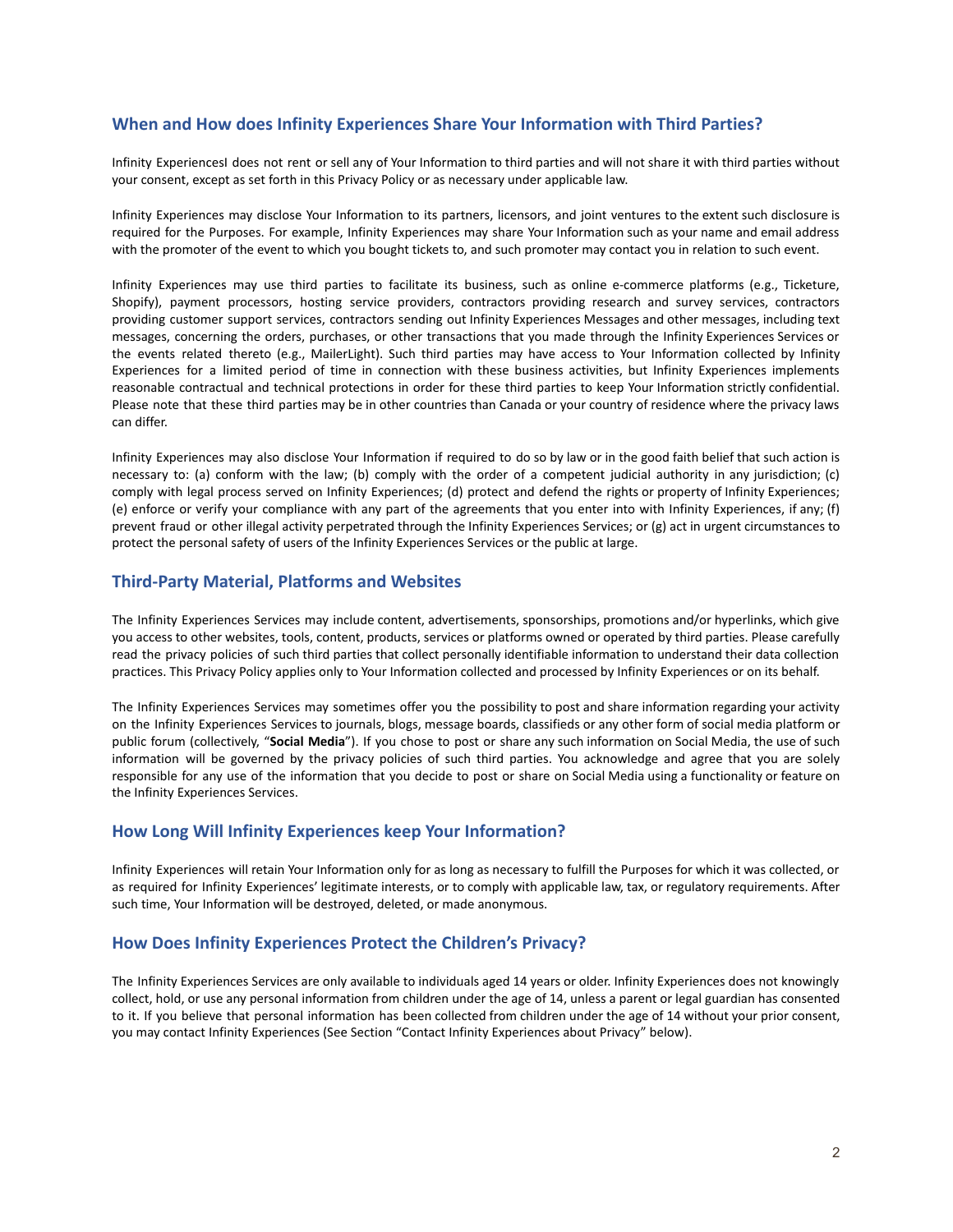## **Infinite Experiences Messages**

If you have consented to receive such information, Infinite Experiences may send you Infinite Experiences Messages about the Infinity Experiences Services, the events related thereto, and/or about products and/or services of its partners and licensors. Separate Infinity Experiences Services and lines of business may send separate Infinity Experiences Messages. You may opt-out of receiving Infinite Experiences Messages as set forth in the Section "Contact Infinite Experiences about Privacy", or by clicking on the unsubscribe link included on a Infinite Experiences Message. Infinite Experiences may continue however to send you Infinite Experiences Messages to inform you about service issues or important notifications relating to a Infinite Experiences Service that you ordered, requested, or purchased, or an event related thereto, or to provide you with important information on your user account.

# **Security of Your Information**

Infinite Experiences takes appropriate precautions to protect Your Information, including the use of physical, electronic, and procedural safeguards that comply with applicable regulations (e.g., firewall, encryption, pseudonymization).

## **Cookies**

A cookie is a small text file with a piece of data that is stored in a dedicated location on your computer or other Internet-connected devices when you use an online service using your browser. Other tracking technologies, such as web beacons, tracking pixels, and mobile identifiers, may also be used for similar purposes. In this Privacy Policy, all of these tracking technologies are collectively referred to as "Cookies".

Infinity Experiences uses essential Cookies on the Infinity Experiences Services, which are Cookies that are necessary for the proper functioning of the Infinity Experiences Services and which cannot be configured or disabled. More particularly, these essential Cookies are used to remember personalized user preferences, to provide users with key features of the Infinity Experiences Services, to authorized access to certain content and to protect the Infinity Experiences Services against attempted fraud.

Infinity Experiences and/or its third-party partners (e.g., analytics service providers and Social Media) also use non-essential Cookies in connection with the Infinity ExperiencesI Services and the Infinity Experiences Messages. These non-essential Cookies may be used to provide you with a tailored experience when you visit and use the Infinity Experiences Services, to understand traffic patterns on the Infinity Experiences Services, to push notifications, to analyze how the Infinity Experiences Services are accessed, used, or performing, to help us measure and improve the effectiveness of the Infinity Experiences Messages and to determine whether the Infinity Experiences Messages have been opened and if the recipients have clicked on the links they contain. The information collected may be shared between Infinite Experiences and its third-party partners and may be combined with other information that you have provided to these third parties or that they have collected through your use of their services. Infinity Experiences' third-party partners include Google Analytics, Google Tag Manager, MailerLight, Tilda, Facebook and LinkedIn.

Non-essential Cookies can be managed and/or disabled through your browser's Cookie settings and, in the case of the Infinity Experiences Messages, by contacting Infinity Experiences as provided in the section "Contact Infinity Experiences about Privacy". If you refuse Cookies, you may not be able to use all the functionalities or features of the Infinity Experiences Services.

If you want more information about how to manage and/or disable non-essential Cookies, visit [http://www.allaboutcookies.org/manage-cookies/.](http://www.allaboutcookies.org/manage-cookies/) To opt out of being tracked by Google Analytics, visit [http://tools.google.com/dlpage/gaoptout.](http://tools.google.com/dlpage/gaoptout)

All information collected by Infinity Experiences, or on its behalf, using Cookies is treated with the same level of confidentiality as Your Information that you otherwise provide to Infinity Experiences.